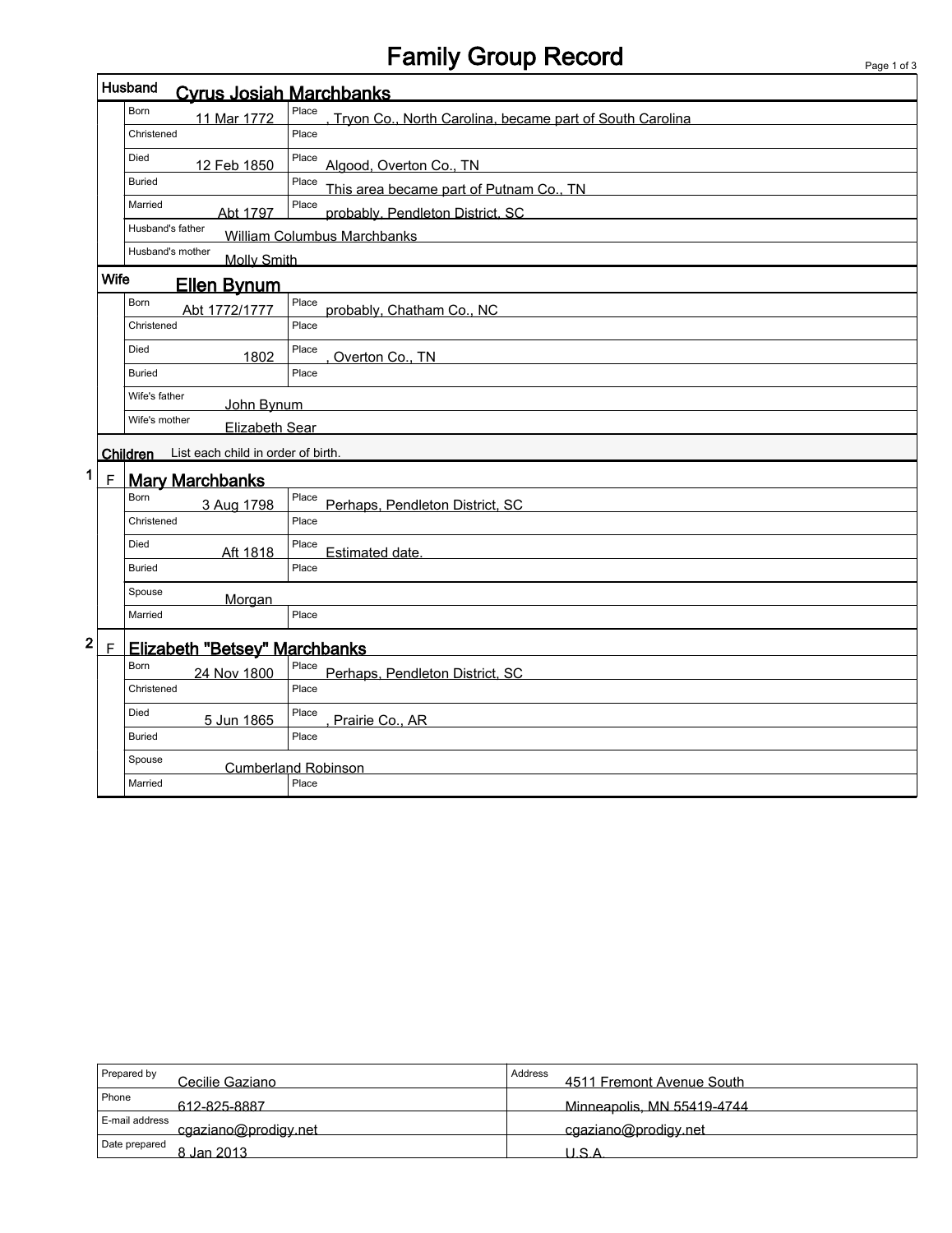# Husband Cyrus Josiah Marchbanks

# Wife **Ellen Binum or Bynum**

Notes

### HUSBAND - Cyrus Josiah Marchbanks

Josiah's tombstone with dates of birth and death still stands inTennessee in the part of Overton County that became Putnam County, and it has been photographed.

Information copied by Mrs. A. L. Feltonberger, Sept. 1968, entitled " MARCHBANKS, CANNON, FOWLER, FELTZ, SULLIVAN, STRATNER, HALL, HODGE FAMILIES," from record in possession of Mrs. J. Scott Rutherford (Katie Fay Marchbanks), 203 Cedar Street, Waxahachie, Texas 75165. It was dictated to Mr. Harold D. Marchbanks by his grandfather Josiah Marchbanks and recorded by Mr. B. F. Marchbanks after 1920 and dedicated to his parents, Thomas Calvin and Josephene Pauline (Sullivan) Marchbanks. The name was spelled Binum. After Josiah's first wife died, he gave his two little daughters to his mother to rear in Pendleton District, South Carolina, according to Marchbanks family papers. He married Margret Cannon and went to Overton County, Tennessee. He was believed to have been living there when his wife died. The censuses for Josiah Marchbanks and Margret Cannon do not show the daughters in his household; however, it is possible that at least one lived in Overton Co., TN, near a William Marchbanks household -- in a household headed by Alfred C. Robinson. Since the daughter named Elizabeth married Cumberland Robinson, this may be the right husband. The other daughter supposedly married a Morgan.

Also: "BOLING FELTZ MARCHBANKS HISTORY," Address on p. 1: Mrs. J. L. Thomas, 1520 Shasta Way, Placentia, CA 92670. "These records copied from the compiled records of Boling Feltz Marchbanks records (pg. 1 to 5 of original handwritten cc) - who lived at time of death in Waxachachie, Texas. He was a son of Thos. Calvin Marchbanks, who was son of Josiah Marchbanks, who was son of William Marchbanks, who was son of George Marchbanks, who came to America with his two sons, George, Jr., and William from Scotland - about 1716 - as best know at this time of writing. April - 1939.

On page 2 of the typescript is the statement: "At the writing of this is copy all of the children of Grandfather Josiah Marchbanks are dead except Uncle George and Uncle Bailey - Aug. 24, 1892 copied by BFM" {Boling Feltz Marchbanks}. On pp. 1-2 of these notes: "Josiah [Marchbanks] married second time to Margaret Cannon, daughter of Russel Cannon who was a son of Simon Cannon from England. Margaret Cannon's mother was a Campbell..

Information from the webpage of Patrick Walton, patw@glccomputers.com, at WorldConnect project at Rootsweb.com, last updated 28 Apr 2007; accessed 5 Jun 2007.

Information from the webpage of Anne & Dennis Wilson, anne920@aol.com, at WorldConnect project at Rootsweb. com, last updated 4 Sep 2006; accessed 5 Jun 2007.

Information from the webpage of Linda Stewart, rdstewart@itlnet.net, at WorldConnect project at Rootsweb.com, last updated 2 May 2004; accessed 5 Jun 2007.

## WIFE - Ellen Binum or Bynum

See notes for Ellen's husband. Little is known about her. The Sarah "Sally" Binum who married Josiah Marchbanks's brother Jonathan may have been Ellen's sister.

Ellen may have been the daughter of John Bynum and Elizabeth Sear. For information on the family of John Bynum, see: Robert W. Baird, rwbaird@aol.com, "Bob's Genealogy Filing Cabinet," "William Bynum (c1723 - aft 1800)." http:// home.nc.rr.com/rwbaird/bynum/bynumwilliam2.html; accessed 24 Jun 2007.

## CHILD 1 - Mary Marchbanks

Information copied by Mrs. A. L. Feltonberger, Sept. 1968, entitled " MARCHBANKS, CANNON, FOWLER, FELTZ, SULLIVAN, STRATNER, HALL, HODGE FAMILIES," from record in possession of Mrs. J. Scott Rutherford (Katie Fay Marchbanks), 203 Cedar Street, Waxahachie, Texas 75165. It was dictated to Mr. Harold D. Marchbanks by his grandfather Josiah Marchbanks and recorded by Mr. B. F. Marchbanks after 1920 and dedicated to his parents, Thomas Calvin and Josephene Pauline (Sullivan) Marchbanks. This source states on typed p. 7: "Mary was born in 1798 and married a Morgan."

Other Marchbanks papers: "BOLING FELTZ MARCHBANKS HISTORY," Address on p. 1: Mrs. J. L. Thomas, 1520